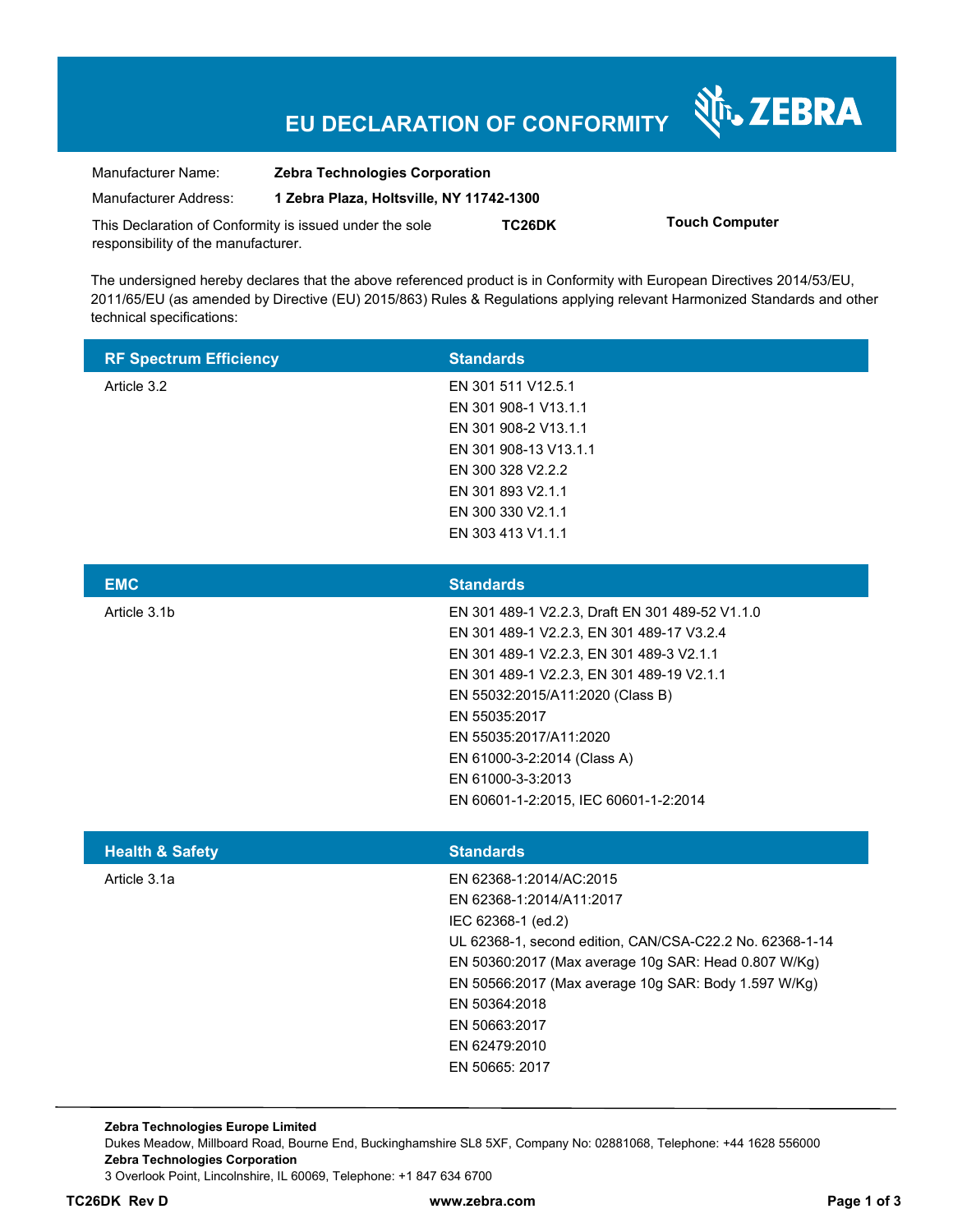EN 62311:2008 EN IEC 62311:2020 IEC 62471:2006 (Ed.1.0); EN 62471:2008 (LED)

र्शे<sub>ं</sub> ZEBRA

| <b>Environmental</b>                       | <b>Standards</b>                   |
|--------------------------------------------|------------------------------------|
| Restriction of Hazardous Substances (RoHS) | EN 50581:2012<br>EN IEC 63000:2018 |

With regard to Directive 2014/53/EU, the conformity assessment procedure referred to in Article 17.2(b) and detailed in Annex III has been followed with the involvement of the following Notified Body for Articles 3.1a, 3.1b and 3.2: **CTC advanced GmbH**, Untertürkheimer Str. 6 – 10 66117 Saarbrücken, Germany

EC-Type Examination Certificate number: T818699M-01-TEC

#### **Signed on behalf of Zebra Technologies Corporation**

Place: Bourne End

*(Signature of authorized person)* Date of Affixing the CE Mark: 19 May 2020 Marco Belli Rev: D Sr. Manager, Regulatory **Date: 1 December 2021** Control of the United States of the Date: 1 December 2021